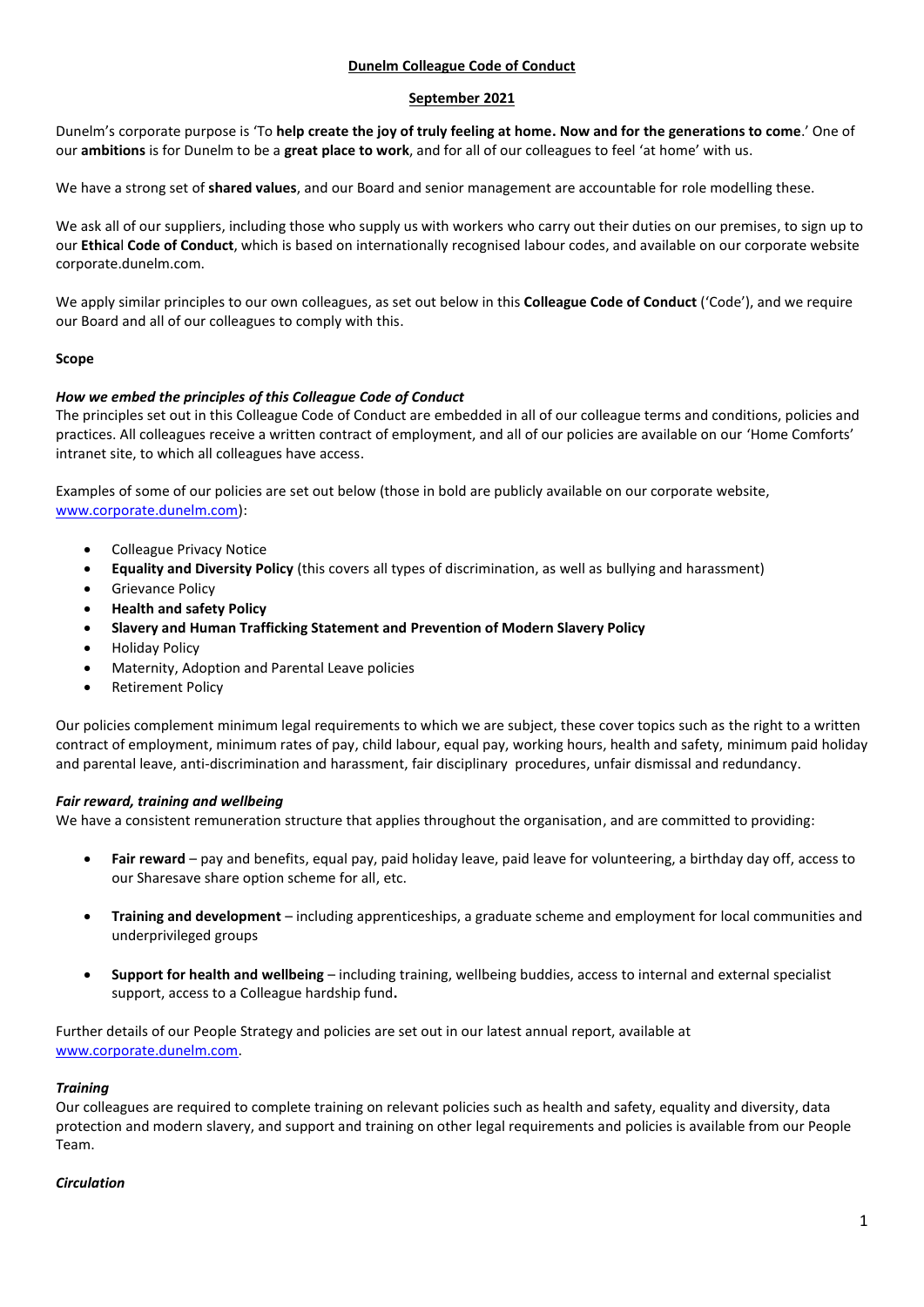This policy will be made available to colleagues via the Home Comforts intranet and publicly to all on our corporate website [www. corporate.dunelm.com.](http://www.corporate.dunelm.com/)

### **What our Code covers**

### *Child Labour*

- We do not use child labour.
- No children under the age of 15 are employed by us.
- No children or young persons under the age of 18 are employed to work during night shifts.
- No children or young persons under the age of 18 work are employed to work in hazardous conditions that include machinery, chemicals, cutting machinery, forklifts or heavy lifting.

### *Employment is Freely Chosen*

- We do not use any forced or bonded labour, or involuntary prison labour.
- Colleagues are not required to lodge 'deposits' or their identity papers with Dunelm and are free to leave Dunelm after reasonable notice.
- Dunelm carries out risk assessments to understand areas of vulnerability, and takes steps to raise awareness internally and with our partners to establish clear policies and due diligence on human trafficking (please see our annual **Slavery and Human Trafficking Statement** on [www.corporate.dunelm.com\)](http://www.corporate.dunelm.com/).
- Dunelm strictly prohibits any exploitive labour practices or any associated criminal conduct.

### *Excessive Hours of Work*

- Maximum working hours comply with national laws.
- Working hours, excluding overtime, are set out in a colleague's employment contract, and do not exceed 48 hours per week on a regular basis.
- All overtime is voluntary. Overtime is to be used responsibly and should not exceed 12 hours per week on a regular basis. Overtime is not used to replace regular contracted hours.
- Colleagues are provided with at least one day off in every seven-day period and paid holidays are provided in accordance with the law, as a minimum.

### *Wages and Benefits*

- Wages and benefits paid meet, as a minimum, national legal minimum.
- All colleagues are provided with written and understandable information about their employment conditions in respect to wages before they enter employment and about the particulars of their wages for the pay period concerned each time that they are paid. Details of policies are available on our colleague 'Home Comforts' intranet or from a member of the People Team.
- Deductions from wages as a disciplinary measure are not permitted, nor are deductions from wages not provided for by national law permitted without the expressed permission of the colleague concerned.

# *Freedom of Association*

- We have an active colleague council (the 'Colleague Voice') through which colleagues are able to raise views and concerns – from local to regional level – with management and the Dunelm Group Board. Colleague Voice representatives are not discriminated against and have access to carry out their representative functions in the workplace. Further details can be found in Dunelm's latest annual report, available a[t www.corporate.dunelm.com.](http://www.corporate.dunelm.com/)
- Freedom of association and the right to collective bargaining are respected, and all colleagues, without distinction, have the right to join or form trade unions of their own choosing and to bargain collectively.
- Dunelm adopts an open attitude towards the activities of trade unions and their organisational activities.
- Where the right to freedom of association and collective bargaining is restricted under law, Dunelm facilitates, and does not hinder, the development of parallel means for independent and free association and bargaining.

### *Discrimination*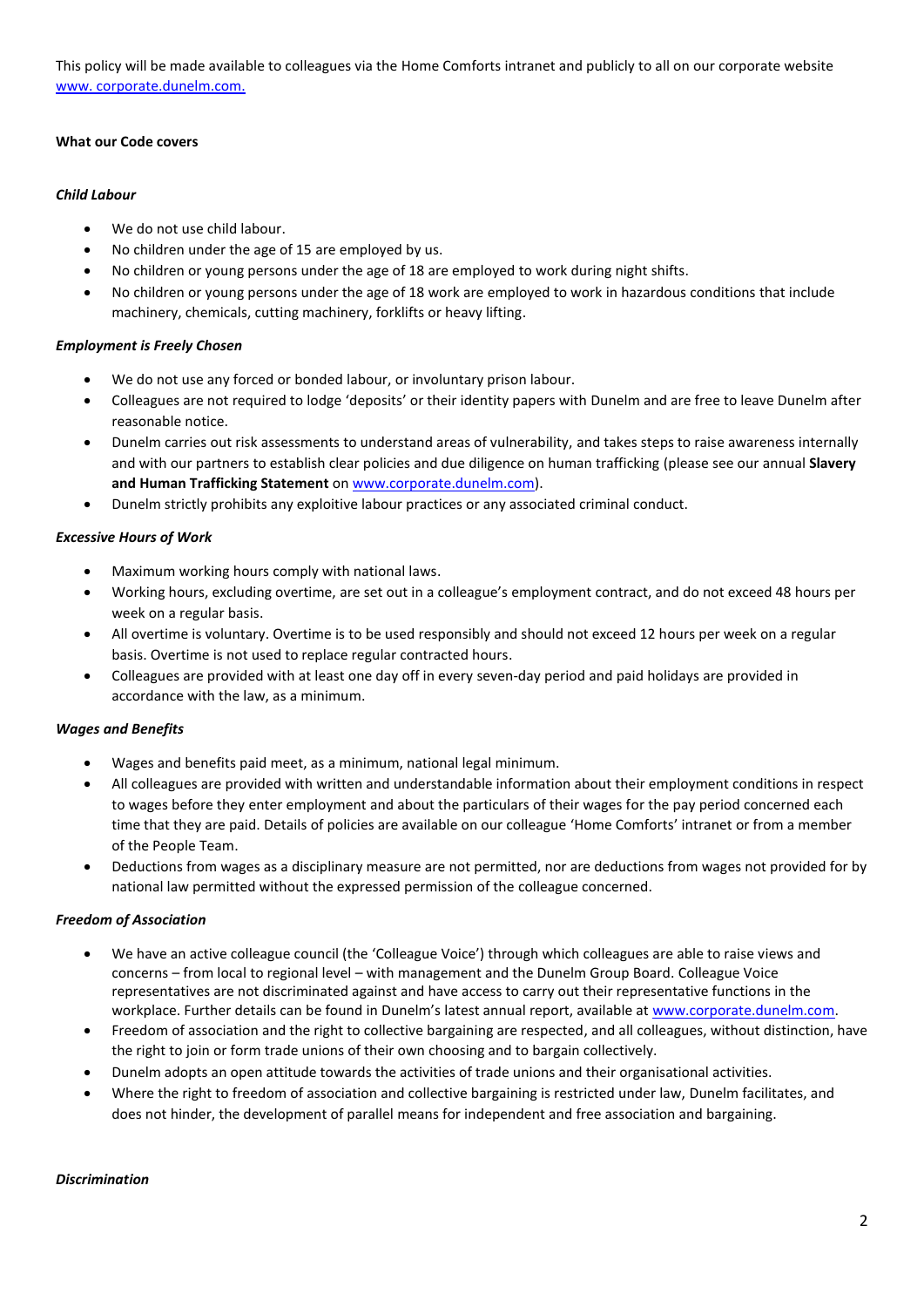There is no discrimination in hiring, compensation, access to training, promotion, termination or retirement based on race, caste, national origin, religion, age, disability, gender, marital status, sexual orientation, union membership or political affiliation. Dunelm expects all colleagues to comply with our Equality and Diversity Policy, available on our corporate website [www.corporate.dunelm.com,](http://www.corporate.dunelm.com/) on our colleague 'Home Comforts' intranet or from a member of the People Team, and mandatory training is provided.

# *No harsh or inhumane treatment is allowed*

- Physical abuse or discipline, the threat of physical abuse, sexual or other harassment and verbal abuse or other forms of intimidation is prohibited.
- Every colleague shall be treated with respect and dignity.
- Dunelm has a written **Grievance Policy** and all disciplinary measures are recorded.

# *Regular Employment is provided*

- To every extent possible, work performed must be based on the recognised employment relationship between Dunelm and its colleagues, established through the employment contract and national law and practice.
- Obligations to colleagues under labour or social security laws and regulations arising from the regular employment relationship shall not be avoided through the use of labour-only contracting, sub-contracting, or home-working arrangements, or through apprenticeship schemes where there is no real intent to impart skills or provide regular employment, nor shall any such obligations be avoided through the excessive use of fixed-term contracts of employment.

### *Health and Safety*

- Dunelm is committed to ensuring the health, safety and wellbeing of its colleagues.
- A safe and hygienic working environment shall be provided, bearing in mind the prevailing knowledge of the industry and of any specific hazards. Adequate steps shall be taken to prevent accidents and injury to health arising out of, associated with, or occurring in the course of work, by minimising, so far as is reasonably practicable, the causes of hazards inherent in the working environment.
- Colleagues shall receive regular and recorded health and safety training, and such training shall be repeated for new or reassigned colleagues.
- Access to clean toilet facilities and to potable water, and, if appropriate, sanitary facilities for food storage shall be provided.
- Accommodation, where provided, shall be clean, safe, and meet the basic needs of colleagues.
- Dunelm shall assign adequately trained first aid personnel at each Dunelm premises.
- Dunelm's Health and Safety Policy is available on our corporate websit[e www.corporate.dunelm.com,](http://www.corporate.dunelm.com/) on our colleague 'Home Comforts' intranet or from a member of the People Team.

# *Agency Labour*

- Our preference is that all workers in our business are directly employed by Dunelm.
- If workers are sourced from a third party, for example to accommodate fluctuating demand or to fill a short-term requirement, Dunelm will ensure that the third party is reputable and (if required) properly licensed.
- Agency labour providers must ensure that all workers supplied have the right to work in the United Kingdom and are engaged on terms that comply at least with minimum legal requirements.
- Agencies must be made aware of and sign Dunelm's **Ethical Code of Conduct** to confirm that they comply with it.

# *Speak Up!*

The principles set out in this Code are reflected in Dunelm's colleague policies and we expect them to be complied with. If a colleague or worker believes that the Code is not being followed, or if a colleague or worker has concerns about an incident or behaviour, Dunelm encourages them to raise this so it can be addressed. Every colleague should feel able to speak to their line manager with any concerns in the first instance. Dunelm operates a policy of non-retaliation. Colleagues will not be penalised, prejudiced or otherwise incur reprisals for raising concerns in good faith.